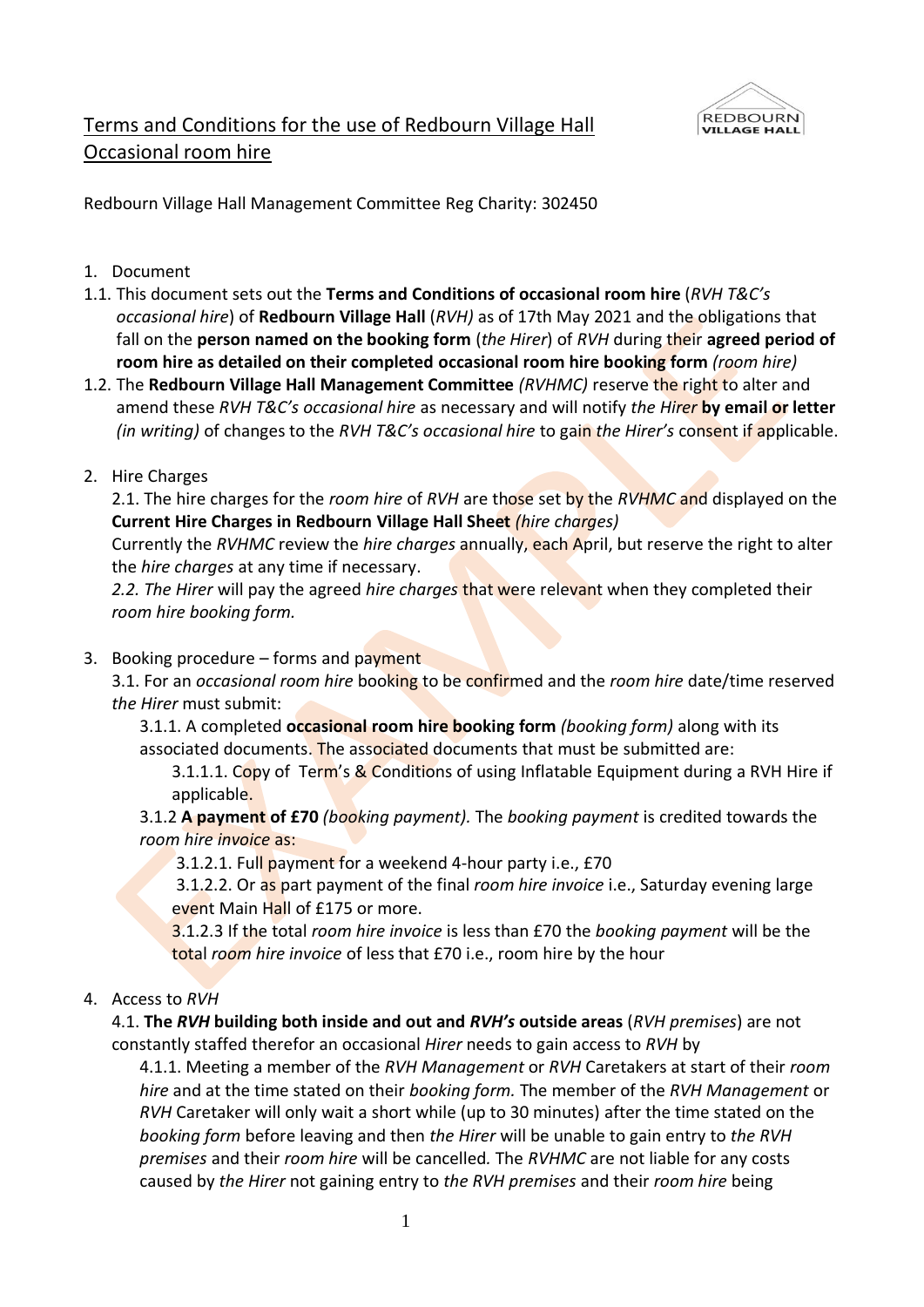cancelled and will keep the full *room hire charge*. Some or all the *security deposit* (see section 5.1.4.) may be kept if the *RVH Management* or *RVH* Caretaker must wait more than 10 minutes after the start time stated on the *booking form.* The *RVH Management* decision is final. The member of the *RVH Management* or *RVH* Caretaker will show *the Hirer* where and how to use the equipment and facilities in RVH premises as required.

4.1.2. In some circumstances *the Hirer* may be issued with the **access code to the** *RVH* **front door key safe box** *(RVH key safe box*). Conditions of use for the *RVH key safe box:*

4.1.2.1. *The Hirer* is responsible for their use of the *RVH key safe box* to

4.1.2.2. Keep the code number confidential and notify *the RVHMC Management* if the code becomes known to an unauthorized person.

4.1.2.3. Prevent unauthorised use of the *RVH key safe box* and is responsible for the actions of any person who enters the *RVH premises* using *the Hirers RVH key Safe box* code given to them by the specific *occasional Hirer.*

4.1.2.4. The *RVHMC Management* have the right to withdraw access to the *RVH key safe box* at any time and for any reason. The *RVHMC Management* decision is final. 4.1.2.5. The *RVHMC Management* have the right to charge *the Hirer* a £750 lock and key replacement cost if *the Hirer* and/or the *Hirers guest* lose the *RVH key* kept in the *RVH key safe box* and the *RVHMC* must replace the lock and cut new keys.

5. Occasional Hirers Payment Policy

5.1. For an *occasional room hire* to happen an *occasional Hirer* must pay for their *room hire* when the *RVH Management* create an **invoice using the event details as requested on the**  *occasional room hire booking form* **and the current** *hire fees (room hire invoice)* at the following times:

5.1.1*.* At the time of booking the specific date/time of a *room hire* the *booking payment* of £70 (or lower if the total *room hire invoice* is less that £70) is required to reserve the chosen date/time.

5.1.2. Up to 6 weeks before the *room hire* date the total *room hire invoice* must be paid in full to confirm the *room hire.*

5.1.3. A separate *security/damage deposit* is required at least 1 week before the *room hire*, which will be returned by 1 week after the *room hire* if no breaches of these *RVH T&Cs occasional room hire* occur. The *Security/damage deposit* for a 4 hour or less daytime *room hire* is £50. The *Security/damage deposit* for a 4 hour plus or evening *room hire is £250.* 

5.2. The Hirer should obtain proof of cash payments to the RVHMC Management at the time of payment. A RVH receipt will be sent upon request.

5.3. For payments by cheque or Bacs to the RVHMC Management the Hirer should retain their bank statements as proof of a successful transaction. A RVH receipt will be sent upon request. 5.4. The RVHMC Management will take reasonable actions to remind the Hirer of their outstanding room hire invoice and to request payment in full in order to confirm their room hire.

5.5. The RVHMC Management will send a room hire invoice to the Hirer and will confirm the room hire booking once payment in full has been received. A RVH receipt will be sent upon request.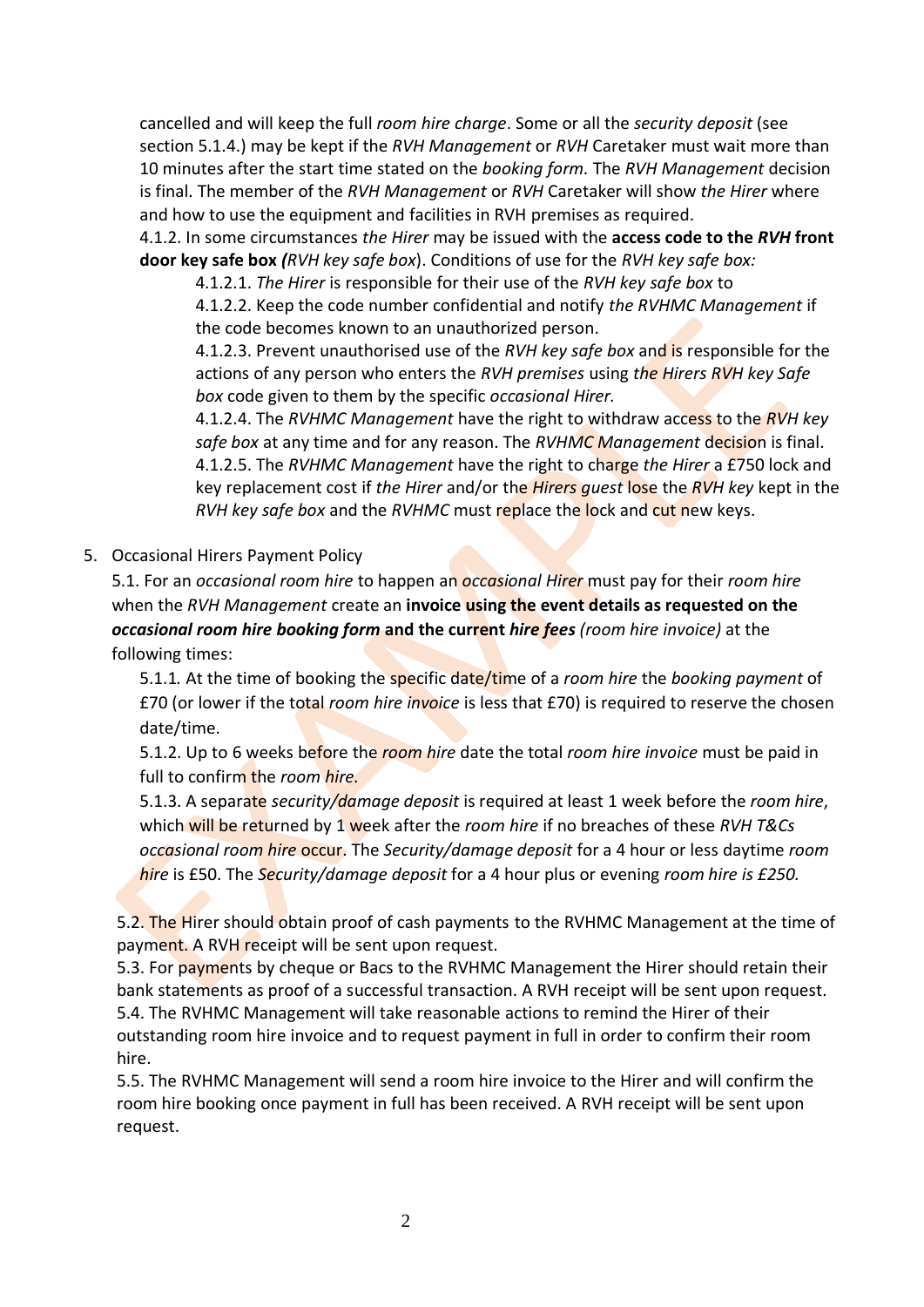5.6. If there is a disagreement about an outstanding payment being paid, the Hirer is required to prove that it has been paid to the RVHMC Management otherwise the invoice will be considered unpaid.

5.7. The RVHMC Management will normally pay any monies due to the Hirer within 7 days of request. A RVH receipt will be sent upon request.

#### 6. Cancelation policy

6.1. The *RVHMC Management* reserve the right to not take a booking and not reserve the chosen date/time without a completed *booking form* and *booking payment* having been received. The *booking payment* is refundable in full up to 6 weeks before the *room hire* date if *the Hirer* cancels their *room hire* booking within this time.

6.2. The *RVHMC Management* reserve the right to not confirm the chosen date/time until the *room hire invoice* is paid in full. The *room hire invoice* payments are refundable in full up to 6 weeks before the *room hire* date if the room hire is cancelled in this time.

6.3. The *RVHMC Management* reserves the right to retain the full *booking payment* if *the Hirer* cancels their *room hire* less than six weeks before the confirmed *room hire* date. \*Covid-19 exemption.

6.4. The *RVHMC Management* reserves the right to charge/retain some or all the full *room hire invoice* payments if *the Hirer* cancels the *room hire* within 6 weeks of the confirmed *room hire* date or does not use the period of *room hire* at the agreed date/time. \*Covid-19 exemption. 6.5. The *RVHMC Management* reserve the right to postpone or cancel a *room hire* as listed in clauses 9.2, and 9.3. in these *RVH T&C's occasional hire* and the \*Covid-19 exemption. If the *RVHMC Management* must cancel a *room hire the Hirer* will be refunded all their *room hire invoice* payments, and *security deposit* if they have met the *RVH T&C's occasional hire*. The *RVHMC Management* are not liable for any other associated costs incurred directly or indirectly by the postponement or cancellation of any *room hire.*

\*Covid-19 exemption. Due to the Covid-19 pandemic *the Hirer* will not be charged for their cancelled *room hire* if the cancelation is due to Covid-19 related issues such as illness, or Government advice, even if the cancelation is at short notice. The *RVH Management* will refund to *the Hirer* their *booking payment, room hire invoice* payments and *security deposit.* The *RVHMC Management* reserve the right to cancel any *room hire*, even at short notice, due to Covid-19 related issues such as illness, extra cleaning or Government advice and are not liable for *the Hirers* incurred or consequential costs due to the cancelled *room hire*.

## **1. RESPONSIBILITIES and OBLIGATIONS of** *THE HIRER*

**During any** *room hire the Hirer* **named on the** *booking form is*

#### 8.1. **Responsible for:**

8.1.1. The controlled access to the *RVH premises* during their *room hire*. **Any person that**  *the Hirer* **or a** *Hirer guest* **lets on or into the** *RVH premises* **for whatever reason** (*Hirers guests*) must conform to the *RVH T&C's occasional hire.*

8.1.2. Ensuring that all members of *RVH's* staff and *RVHMC Management* are treated in a fair and reasonable manner by *the Hirer* and *Hirers guests.* 

8.1.3. Ensuring that if Alcohol is to be sold during the *room hire, the Hirer:*

8.1.3.1. Either has the *written permission* of the *RVHMC Management* to use the *RVH* Alcohol Licence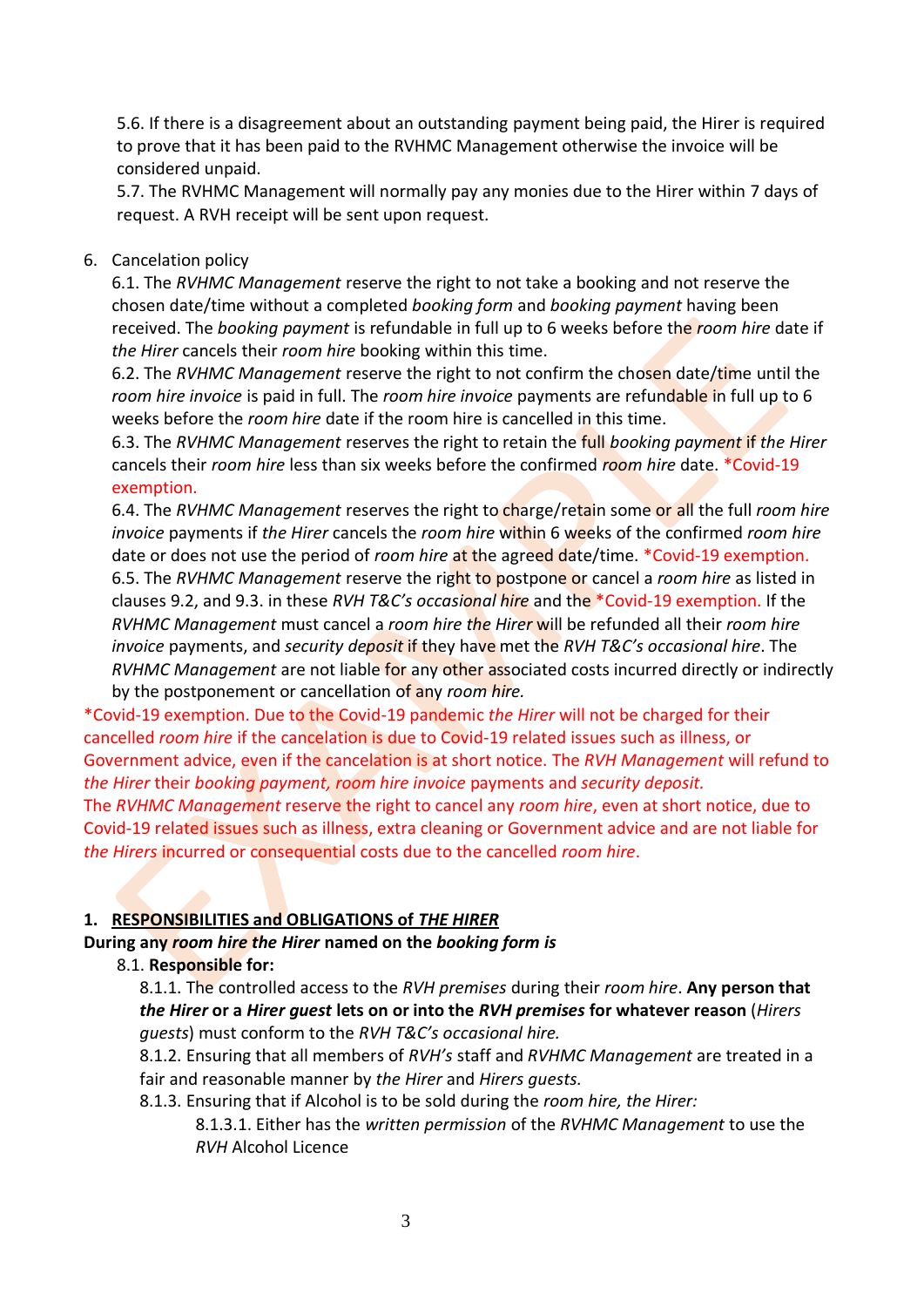8.1.3.2. Or has obtained a valid **Temporary Event Notice Alcohol Licence** (*TENs*) from St Albans District Council and its number supplied to *RVHMC Management* [\(www.stalbans.gov.uk/business/Business-in-St-](http://www.stalbans.gov.uk/business/Business-in-St-Albans/StAlbans-Council-Services-for-Businesses/BusinessLicences/alcohol-and-entertainment-licences/appying/types/one-off-events) Albans/StAlbans-Council-Services[for-Businesses/BusinessLicences/alcohol-and-entertainment](http://www.stalbans.gov.uk/business/Business-in-St-Albans/StAlbans-Council-Services-for-Businesses/BusinessLicences/alcohol-and-entertainment-licences/appying/types/one-off-events)[licences/appying/types/one-off-events\)](http://www.stalbans.gov.uk/business/Business-in-St-Albans/StAlbans-Council-Services-for-Businesses/BusinessLicences/alcohol-and-entertainment-licences/appying/types/one-off-events);

8.1.3.3. Enforces all rules and conditions applying to the *RVH/TENs* Alcohol Licence including ensuring that Alcohol is not sold outside of the *RVH*/*TENs* licensing hours or to minors and the named *TENs* Licensee is present during the *room hire.* It is a criminal offence to breach the terms of the *RVH*/*TENs* Alcohol Licence or to sell Alcohol without a *RVH*/*TENs* alcohol licence in *RVH premises.* 

8.1.4. Ensuring that any motion pictures/film are NOT shown (including DVD, streaming, TV, Youtube) without prior arrangement from *RVHMC Management* to conform to Copyright Licensing regulations.

8.1.5. Ensuring that *RVH premises* including all its fixtures and fittings are left in a satisfactory order. Meeting the full cost, as established by the *RVHMC Management,* of any damage to *RVH p*remises including all its fixtures and fittings, however caused, because of *the Hirers* and/or the *Hirers guests* activities and intentional or unintentional actions during *the Hirers* period of *room hire*.

8.1.6. The health and safety of every person including, but not exclusively *the Hirer* and the *Hirer's guests* on *RVH premises* during the *room hire* by

8.1.6.1. Following the RVH Risk Information Guidance

8.1.6.2. Ensuring everyone always takes reasonable care and appropriate action to prevent and minimize Health & Safety risks.

8.1.6.2. Ensuring that the maximum number of people including, but not exclusively the Hirer and the Hirers guests, allowed in RVH is not exceeded during the room hire.

|                                              | <b>Main Hall</b><br>& bar kitchen | <b>Centenary Room</b><br>& main kitchen | <b>Guide Room</b><br>& small kitchen |
|----------------------------------------------|-----------------------------------|-----------------------------------------|--------------------------------------|
| <b>Non-Covid Unseated</b>                    | 210                               | 140                                     | 40                                   |
| <b>Non-Covid</b><br><b>Seated</b>            | 164                               | 94                                      | 26                                   |
| Covid 2m <sup>*</sup><br>Standing or seated* | $32*$ plus stage                  | $26*$                                   | $20*$                                |

8.1.6.3.1. In the case of events/parties/discos for **11 to 17-year olds** (*young people*) 8.1.6.3.1.1. Ensuring that the maximum number of *young people* is not exceeded - 100 in the Main Hall and/or 50 in the Centenary Room (non-Covid numbers) without consent *in writing* from the *RVHMC Management*.

8.1.6.3.1.2. Ensuring that a minimum number of 3 **responsible people aged 18+** (*adults)* are always present in *RVH premises* and that *adult* supervision with a ratio of at least 1 *adult* for every 10 *young people* is maintained during the *room hire*. 8.1.6.4. Observing *RVH* Fire regulations during the *room hire,* including but not exclusively *the Hirer* has responsibility to ensure specified means of escape are monitored and kept free of obstruction; that the location of the fire alarm points are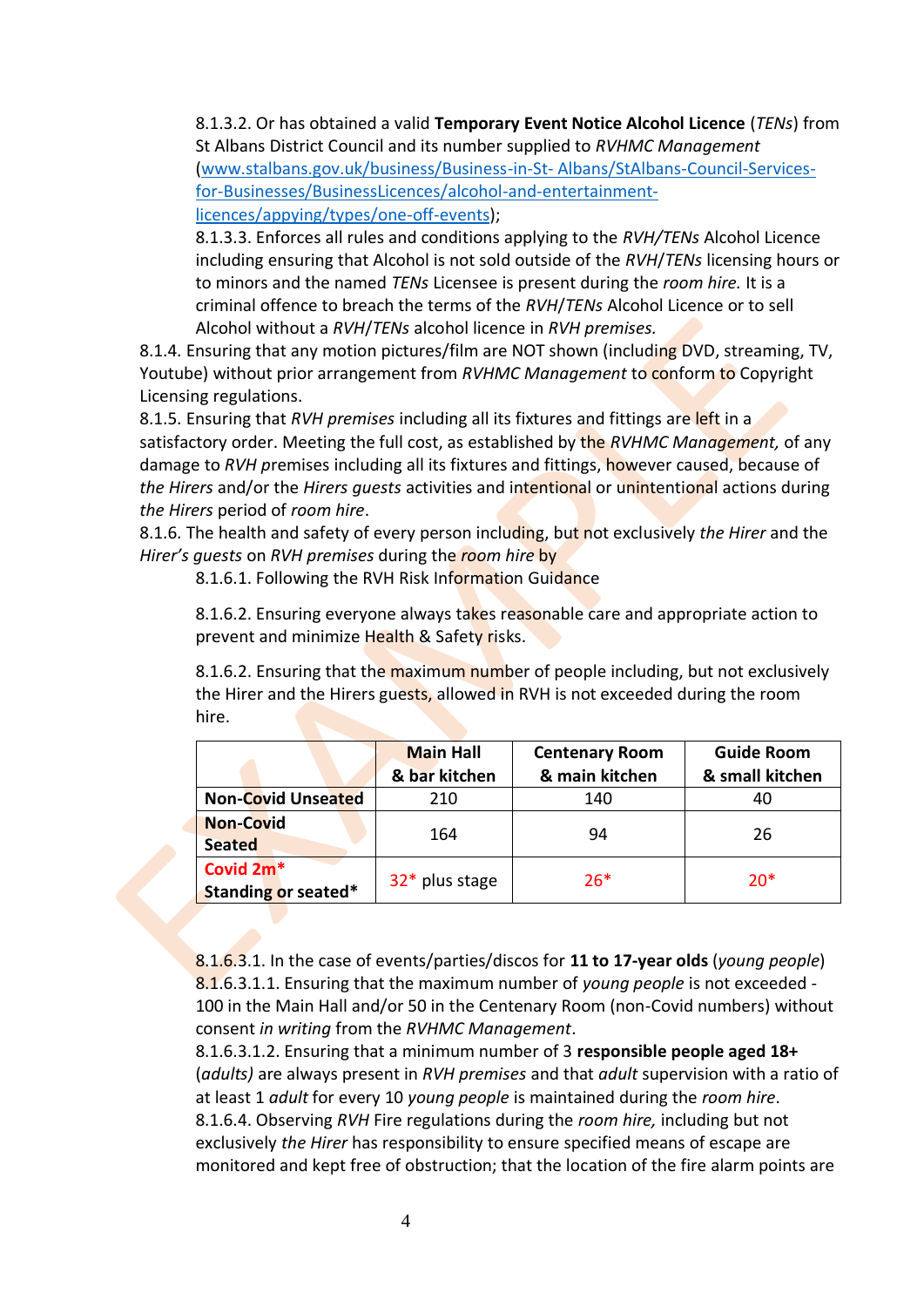known and that the evacuation procedures are understood. *The Hirer* and *Hirers guests* will be required to take an active part in *RVH premises* fire drill practices if they are present.

*8.1.6.5. The Hirer* and the *Hirers guests* conform to the current Law banning smoking in public buildings and the *RVH* fire alarm is not activated without due cause. Evidence of *the Hirer* and/or the *Hirers guests* smoking anywhere inside *RVH* and/or activation of *RVH* fire alarm without due cause during the *room hire* may result in *RVHMC Management* withholding *the Hirers security deposit* and cancelling *the Hirers* future *room hire* bookings*.*

8.1.7. Leaving the *RVH premises* in a clean and tidy "as found" state after the *room hire*, including but not exclusively: putting away tables and chairs; sweeping the room/s floor/s, cleaning up any spills, accidents, or breakages; cleaning the Kitchen if used; leaving all the toilets in an acceptable condition; turning off all taps and lights.

8.1**.**8. Leaving the *RVH premises* in a secure state by checking the windows and doors are closed and locked as appropriate, including NOT leaving the *RVH* front door "on the latch".

8.1.9. **Important**: The *RVHMC Management* may at their discretion retain all or a suitable proportion of *the Hirers security deposit* or issue a new invoice to

8.1.9.1. Pay for any additional cleaning that is necessary if the conditions in all of clause 8. are not met.

8.1.9.2. Recover costs for damage and/or theft caused by the conditions in all of clause 8. not being met.

8.1.10. For removing all the *Hirer* and the *Hirers guest's* equipment and belongings from the *RVH premises* immediately their *room hire* ends, including removing all waste rubbish. *RVHMC Management* have NO facility to dispose of *the Hirer* and/or the *Hirers guests* waste rubbish, which must be taken away by *the Hirer* and/or the *Hirers guests.* **Important**: The *RVHMC Management* may at their discretion retain all or a suitable proportion of *the Hirers security deposit* or issue a new invoice to pay for the removal of *the Hirers* and/or the *Hirers guests* waste rubbish that is necessary if the conditions listed in these *RVH T&C's occasional room hire* are not met at a minimum rate of £5 per refuse bag or £200 for a skip.

8.1.11. Ensuring noise (especially from loud music) is kept to a reasonable level during the *room hire* and respecting the rights of nearby residents when *the Hirer* and/or the *Hirers guests* depart *the RVH premises*.

8.1.12. Ensuring that all noise and especially music starts after 09:00 and stops no later than 24:00 on Monday to Saturday evenings and by 22:00 on Sunday evenings. Please note:

#### *Excessive noise is a statutory offence and may result in prosecution*.

8.1.12. Parking their vehicle appropriately in one of *the Hirer* parking spaces if they are using it during their *room hire,* and only for the duration of their *room hire. The Hirer* is responsible for ensuring that their *Hirers guests* do not use the *RVH* parking spaces unless approved by the *RVH Manager*, with the exemption for disabled Blue badge holders.

8.1.13. Raising any concerns or issues relating to *the Hirers* use of *RVH* with the *RVHMC Management* so that they can be discussed and resolved satisfactorily, and:

8.1.13.1. Reporting any Health and Safety issues or injury's during the *room hire* appropriately

8.1.13.2. Reporting any known damage, breakages or faulty equipment in the *RVH premises*, however caused, to the *RVHMC Management.*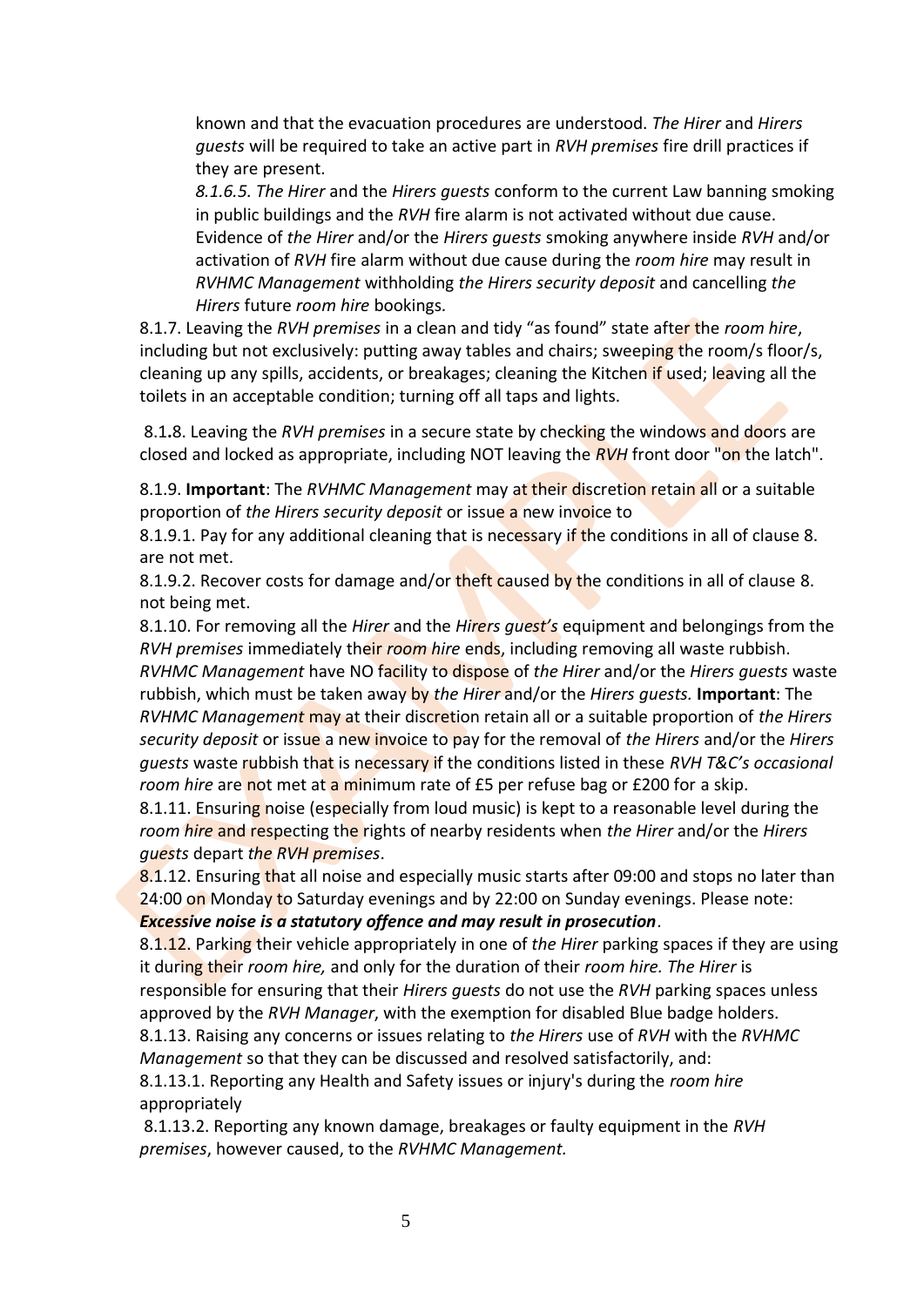8.2. Must get prior consent in writing from the RVHMC Management to

8.2.1. Use extension leads to existing electrical fittings within *RVH premises* and to plug in any electrical equipment not owned by *RVHMC.*

8.2.2. Put up decorations or advertising materials in/on the *RVH premises*.

8.2.3. Any use of *RVH* which involves animals, except for assistance dogs.

8.2.4. Use *RVH premises* other than the booked *room hire* as identified on the completed *booking form*.

8.2.5. Attach anything permeant, semi-permeant or temporary to the building, internally or externally within the *RVH premises*.

8.2.6. Change the proposed activity that will be carried out during the *room hire*, from those listed on the *booking form*.

8.2.7. Use any type of applied heat, such as:

8.2.7.1. A naked flame (including room candles) other than small Birthday cake candles and matches to light the gas stove

8.2.7.2. Any type of food heating/cooking equipment other than already supplied by *RVHMC* including outside temporary equipment such as BBQ or gas cylinders.

8.2.7.3. Extra room heaters

8.2.7.4. Any heat generating tool

8.2.8. Use a ladder within *RVH premises.*

8.2.9. Leave any of *the Hirers* and/or the *Hirers guest* equipment or belongings in the *RVH premises*

8.2.10. To use the RVH as a postal address or registered address

8.3. Is not permitted to:

8.3.1. Sublet any part of *RVH premises*.

8.3.2. Use any part of *RVH premises* which have not been identified, booked and paid for on *the Hirers booking form***.**

8.3.3. Refuse reasonable entry to a member of *RVH* staff and *RVHMC Management* during the *room hire*.

8.3.4. Carry out any activity or conduct themselves in a manner which is illegal, likely to cause offense or bring *RVH* and/or *RVHMC Management* into disrepute.

8.3.5. Use a smoke machine or other equipment that has a probability to set off the *RVH premises* fire alarm system.

8.3.6. Cook food, by any means, anywhere in the internal *RVH Premises* except in the Main Kitchen using the *RVH* gas cooker or microwave.

8.3.7. Allow themselves or the *Hirers guests* to go above 10m from ground level, by any means, on the *RVH premises*

8.3.8. Use equipment and products which have a high probability to mark and damage surfaces in the *RVH premises* i.e., paint, party poppers, spray chemicals, tape & blue tac.

## **2. RESPONSIBILITIES and OBLIGATIONS of** *RVHMC Management*

**The** *RVHMC Management* 

9.1**. Are responsible to**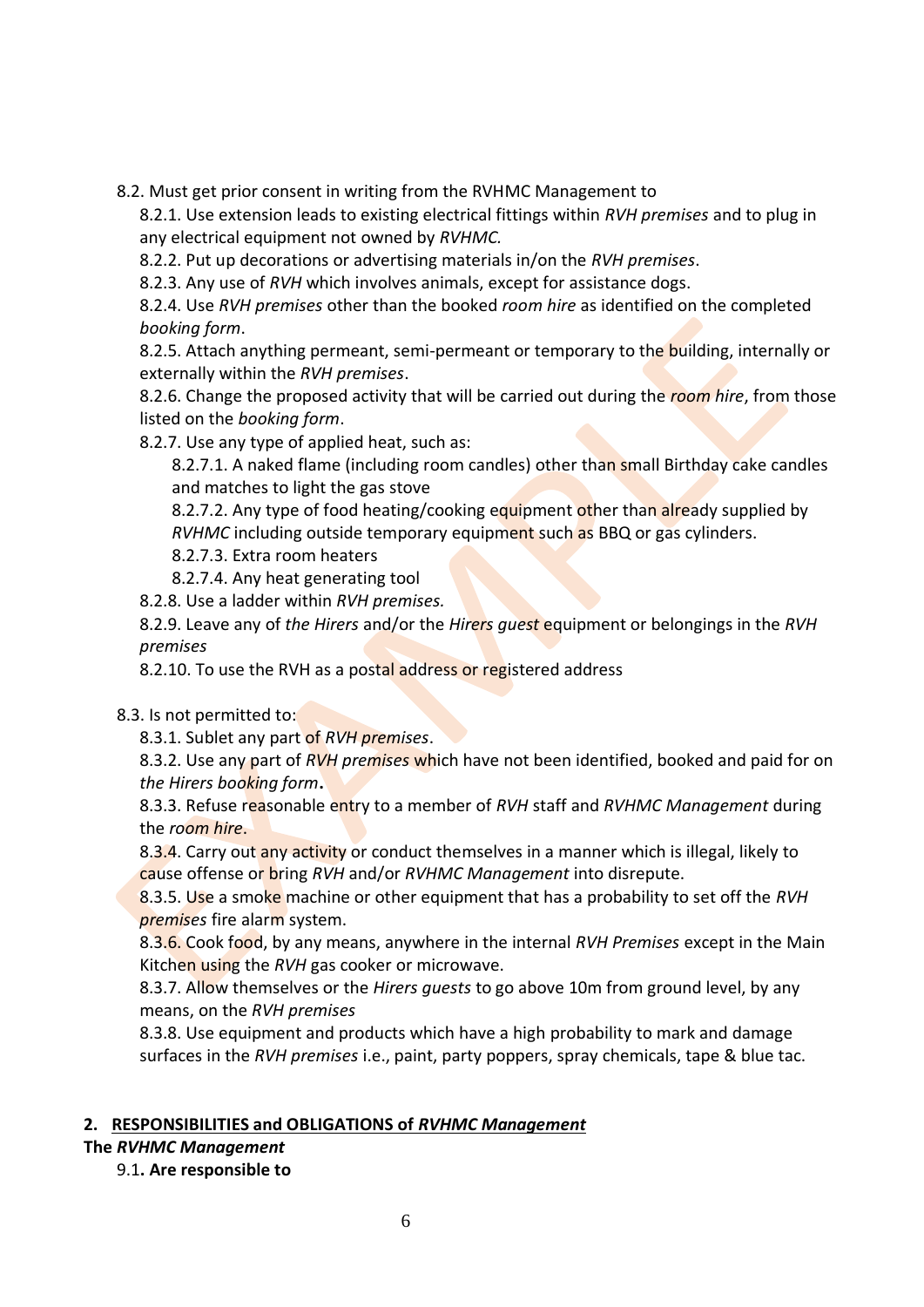9.1.1. Provide the *RVH premises* in a safe and suitable condition for *the Hirers* use, as agreed on the *booking form* including but not exclusively conforming to legal requirements and laws.

9.1.2. Hold the appropriate Licences as required by law to cover the permitted activities in *RVH* including; recorded and live music; STADC Licenced premises.

9.1.3. Handle and use *the Hirers* personal information in accordance with the current law The General Data Protection Regulation (EU) 2016/679 (GDPR)

9.1.4. Monitor and store CCTV images of *the Hirers* and the *Hirers guests* in accordance with current legislation.

9.1.5. Ensure that all *the Hirers* and the *Hirers guests* are treated in a fair and reasonable manner by the *RVHMC Management* and *RVH staff*.

9.1.6. Provide insurance cover where required by law including;

9.1.6.1. Third Party public liability limited to £10,000,000 for bodily injury or damage to property including, costs and expenses.

9.1.6.2. Hirer's Liability. The *RVH* Public Liability section automatically includes £2,000,000 liability cover for *the Hirers* of *RVH*, provided they are:

9.1.6.3. Any *Hirer* who is: non-commercial (i.e., they do not make or intend to make a profit)

9.1.6.4. A *Hirer* who is not carrying out excluded activities

9.1.6.5. A *Hirer* who does not have their own insurance in place for their activity held at *RVH* and which must be detailed on their *booking form.*

9.1.6.6. A *Hirer* who is working for the benefit of the community, either social or financial.

9.1.6.7. Insurance Exclusions are: Any *Hirer* who does not meet the above conditions.

9.2. Reserve the right to:

9.2.1. Refuse to make a *room hire* booking and/or cancel an existing *room hire* booking after their consideration of the proposed activity and/or *the Hirers* and/or the *Hirers guest's* ability to meet the *RVH T&Cs occasional hire* as detailed in this document.

9.2.2. Terminate a *room hire* and/or expel *the Hire*r and/or *Hirer guests* from the *RVH premises* if they are acting in breach of the *RVH T&Cs occasional hire.* The *RVHMC Management* decisions is final.

9.2.3. Relocate *the Hirers room hire* to a different room within *RVH* if the new room is considered suitable for *the Hirers* activity as detailed on their completed *booking form.* 9.2.4. Recover the cost of repair, replacement, cleaning and putting right from damage caused during a *room hire* by retaining all or some of *the Hirers security deposit* and/or issuing new invoices to fund the associated costs.

9.2.5. Enter the *RVH premises* at any time.

9.2.6. Retain all or some of *the Hirers security deposit* in the event of a noise disturbance or any other misuse of the *RVH premises* as outlined in this *RVH T&C's occasional hire* document and agreed to by *the Hirer* signing the *booking form*.

9.2.7. Not provide a parking space for *the Hirer* during their *room hire. RVH Management*  will try to offer 1 parking space on the *RVH Premises* for *the Hirer* per their booking for the duration of their *room hire* when possible, but *RVH Management* are under no obligation to do so.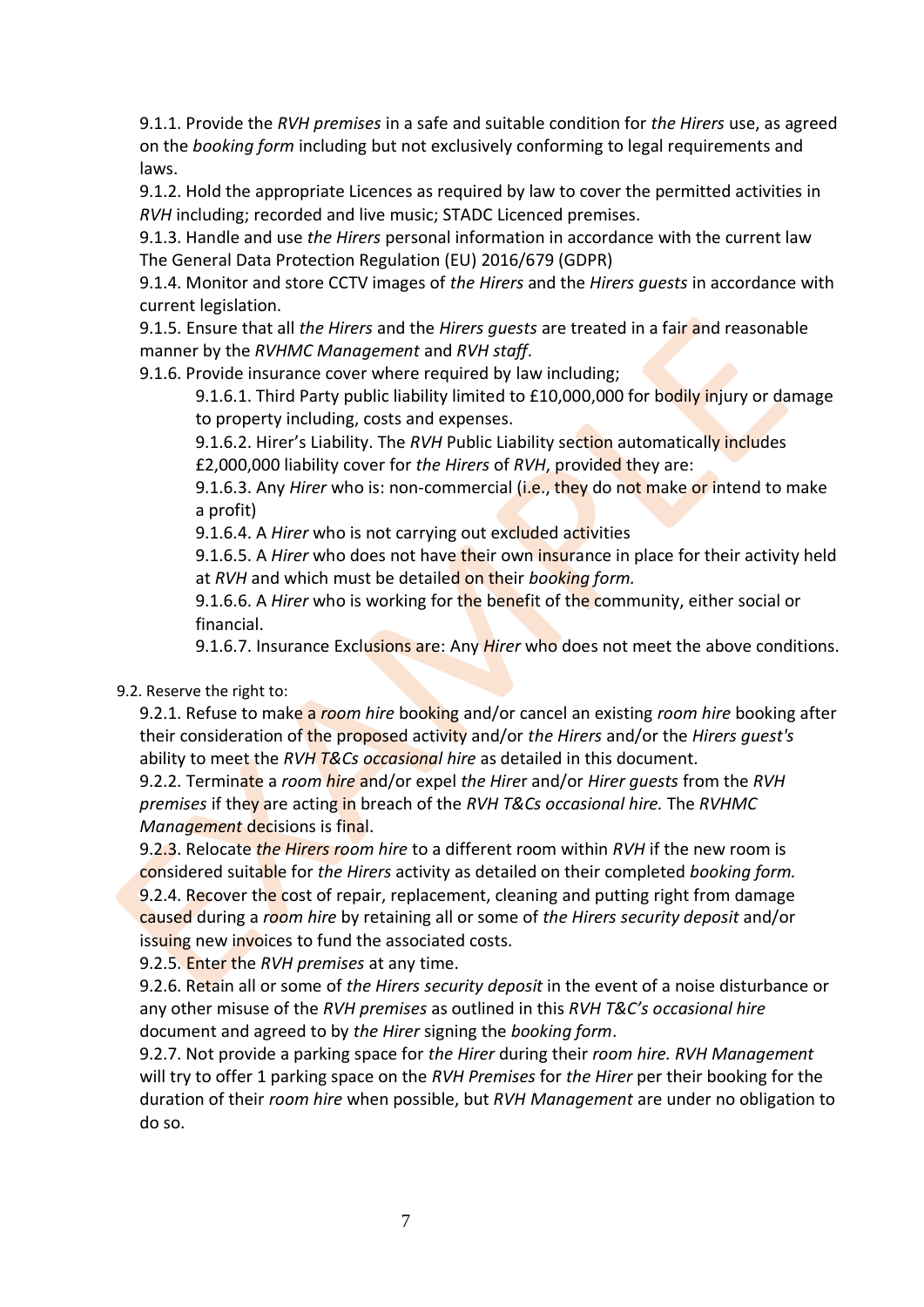9.2.8. Refuse the *Hirers guests* permission to park on the *RVH premises* using the 8 *RVH* parking spaces unless pre-arranged with the *RVH Manager,* with the exemption of Disabled Blue Badge holders.

9.2.9. To ask the *Hirer* and *Hirers guests* to remove their vehicles from the *RVH Premises* for whatever reason. The *RVHMC Management* decision is final.

### 9.3 **Are not liable for:**

9.3.1. Theft or damage to *the Hirers* and/or the *Hirers guest's* property whilst in the *RVH* p*remises*, including personal items, equipment, belongings and vehicles parked in the *RVH*  parking spaces.

9.3.2. Failure of mains services affecting the *room hire* and any direct or indirect associated costs.

9.3.3. Any direct or indirect costs or loss of revenue suffered by *the Hirer* and/or *Hirers guests* due to circumstances beyond *the RVHMC Management* and *RVH employees'* control, such as but not exclusively, the weather, equipment failure, damage to the *RVH premises* and Covid-19 related issues*.*

9.3.4. Expenses incurred by attendance at *RVH premises* of the Emergency Services: Fire, Police, or Ambulance during the *room hire*.

9.3.5. Public liabilities Insurance cover for commercial *Hirers* or any *Hirers* other than notfor-profit community groups or individual *Hirers* for personal use.

9.3.6. Costs incurred by *the Hirer* and/or the *Hirers guest's* intentional or unintentional actions whilst on the *RVH premises*

9.3.7. Public performing Licences for specific Licensed/copyright material (recorded or live music, any form of motion pictures) that are not covered by the *RVH* PRS/PPL performing Licence and out of "PRS for Music's" control.

9.3.8. Any claim resulting from the use of the *RVH* defibrillator.

9.3.9. Any claim involving an excluded activity and including these excluded activities.

9.3.9.1. The use of Inflatable devices/equipment, including Bouncy Castles

9.3.9.2. Events organised and run by an event organizing company

9.3.9.3. Bodily injury to any persons taking part in contact sports (including martial arts)

The activities listed in 9.3.9. need to be covered by *the Hirers* or the suppling Companies own Public and/or Personal liability insurance.

**Please always seek clarification with the** *RVHMC Management* **if you are unsure of any points listed in this document.**



63 High Street, Redbourn, Herts, AL3 7LW Office email[: office@redbournvillagehall.org.uk](mailto:office@redbournvillagehall.org.uk) Office phone: 01582 792822 RVH Mobile: 07712 658587